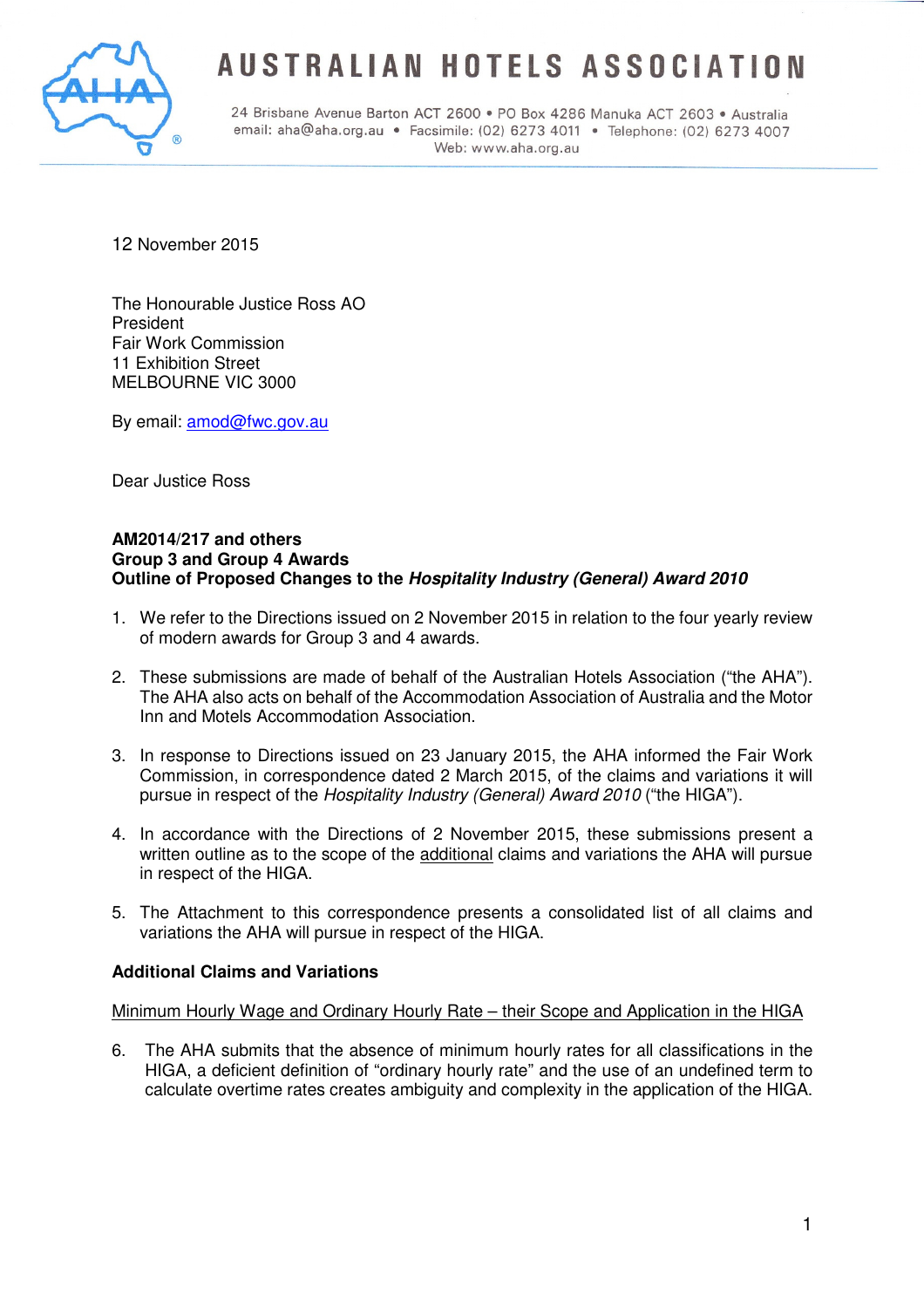- 7. Clause 4.1 of the HIGA sets out the coverage of the modern award by reference to the employees employed within the hospitality industry and within the classifications set out in Schedule D. Schedule D separates the classifications into three categories, namely: introductory, general and casino gaming classifications. Included in the general classifications is the Managerial Staff (Hotels) classification.
- 8. Clause 10.1 of the HIGA provides that the employees to whom the HIGA applies will be employed in one of following three categories of employment: full-time, part-time or casual. There is no limitation which restricts particular classifications to specific categories of employment. That is, any classification can be employed in any category. This is reinforced in clause 12.1 of the HIGA which states that "an employer may employ parttime employees in any classification in this award."
- 9. Clause 20 of the HIGA sets out the minimum wages for adult employees as follows:
	- a. Introductory and General classifications (other than the Managerial staff (Hotels) classification) (clause 20.1);
	- b. Managerial Staff (Hotels) classification (clause 20.2); and
	- c. Casino Gaming classifications (clause 20.3).
- 10. Clause 20 of the HIGA also provides for minimum wages for apprentices (clause 20.4) and junior employees (clause 20.5) which are expressed as percentages of the relevant adult minimum wages.
- 11. The deficiency in the definition of ordinary hourly rate, as referred to above is its limitation to employees whose classification falls within clause 20.1.
- 12. This limitation of this definition to classifications within clause 20.1 leads to ambiguities arising when applying clauses which refer to the defined term "ordinary hourly rate" to either:
	- a. Adult employees whose classification falls within clauses 20.2 or 20.3; and/or
	- b. Apprentice and junior employees whose minimum hourly wage rate is calculated under clauses 20.4 or 20.5.

For example, see clauses 31.4, 32.2 (b) and 32.2 (c) of the HIGA.

- 13. A further ambiguity arises in the calculation of penalty rates pursuant to clause 32.1 of the HIGA. Clause 32.1 sets out the penalty rate percentages of the minimum wage rate for work being performed on particular days by reference to clause 20. Clause 20 of the HIGA is not consistent in its expression of minimum wages. Clause 20 expresses the minimum wages for prescribed periods as follows:
	- a. General Classifications (other than Managerial Staff (Hotels) weekly and hourly;
	- b. Managerial Staff (Hotels) annually;
	- c. Casino Gaming weekly
	- d. Apprentice weekly

The ambiguity arises as a consequence of clause 32.1 not specifying the minimum hourly wage is to be used, or how to calculate the minimum hourly wage in circumstances where the minimum wage rate is not expressed as a minimum hourly wage.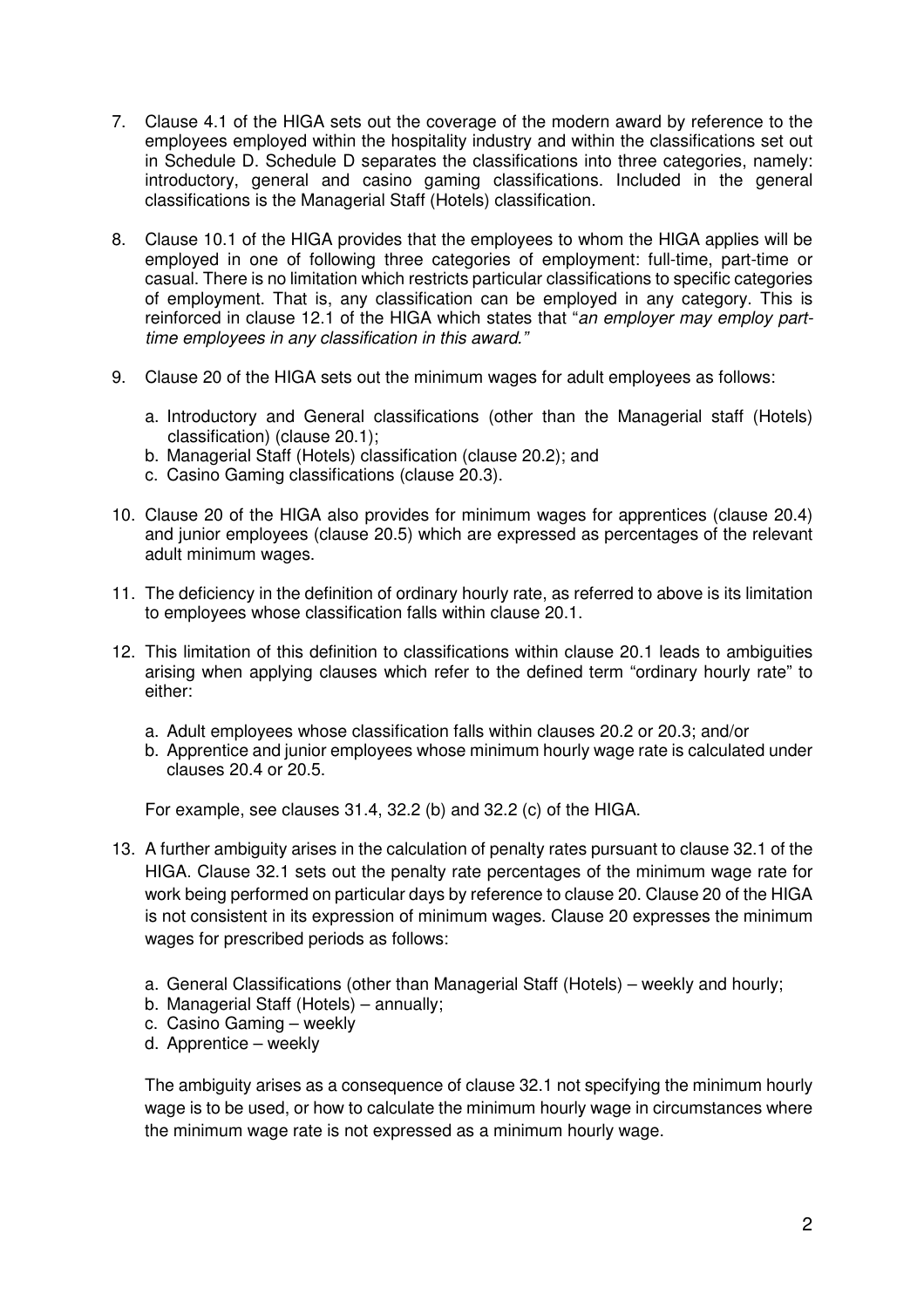- 14. The use of term "normal rate of pay" in clause 33.3 of the HIGA raises an ambiguity as to the calculation of overtime rates, as it is not a defined term in the HIGA.
- 15. It is the AHA's view that the correct approach to calculating the overtime rate is to apply the overtime loading/percentage to the relevant employee's ordinary hourly rate.
- 16. Accordingly, the AHA proposes variations of the following nature to the HIGA:
	- a. Expand the definition of "ordinary hourly rate" in clause 3.1 to encompass all classifications within the HIGA;
	- b. Include a minimum hourly wage for Managerial Staff (Hotels) in clause 20.2;
	- c. Include minimum hourly wages for all levels within the Casino Gaming classifications as set out in clause 20.3;
	- d. Include references to the "Standard Hourly Rate" in clause 20.4;
	- e. Remove the reference to "minimum wage rate" in clause 32.1 and replace with "minimum hourly wage" or "ordinary hourly rate" depending on the outcome of the variation sought in paragraph a; and
	- f. Remove references to "normal rate of pay" and replace with "ordinary hourly rate" in clause 33.3.
- 17. It is the AHA's view that the ambiguities identified above make the HIGA difficult to understand and apply. Accordingly, the variations sought by the AHA are intended to make the HIGA simple and easy to understand and apply which is consistent with the modern awards objective (see s134(1)(g) of the Fair Work Act 2009).
- 18. As the proposed variations are technical in nature and do not impact upon an employee's minimum entitlements, the scope of the AHA's evidence on these matters will comprise detailed written submissions.

#### Clause 27.2(c) - Salaries Absorption (Managerial Staff (Hotels))

- 19. The AHA will pursue a variation to HIGA clause 27.2(c). Currently this clause provides that where salaried Managerial Staff work on a public holiday, they are entitled to paid time off that is of equal length to the time worked on the public holiday. The clause requires the accrued paid time off to be taken within 28 days of accruing it.
- 20. The AHA's variation is to include, within this clause, wording to enable the ability for an employer and an employee to agree to take the paid time off accrued in accordance with the clause outside of the 28 day timeframe currently provided for.
- 21. The AHA submits that the ability for an employer and employee to agree to extend the 28 day timeframe would:
	- a. Allow greater flexibility so that the paid time off can be taken at a time that meets workplace and operational demands; and
	- b. Allow for the paid time off to be taken at a time that suits the circumstances of the employee, for example, by tacking the paid time off onto a period of leave that is outside of the 28 days; and
	- c. Remove the existing ambiguity as to the preservation of accrued time off that is not taken within 28 days of accrual.
- 22. The variation the AHA will pursue is consistent with the modern awards objective (see s134(1)(d) of the Fair Work Act 2009).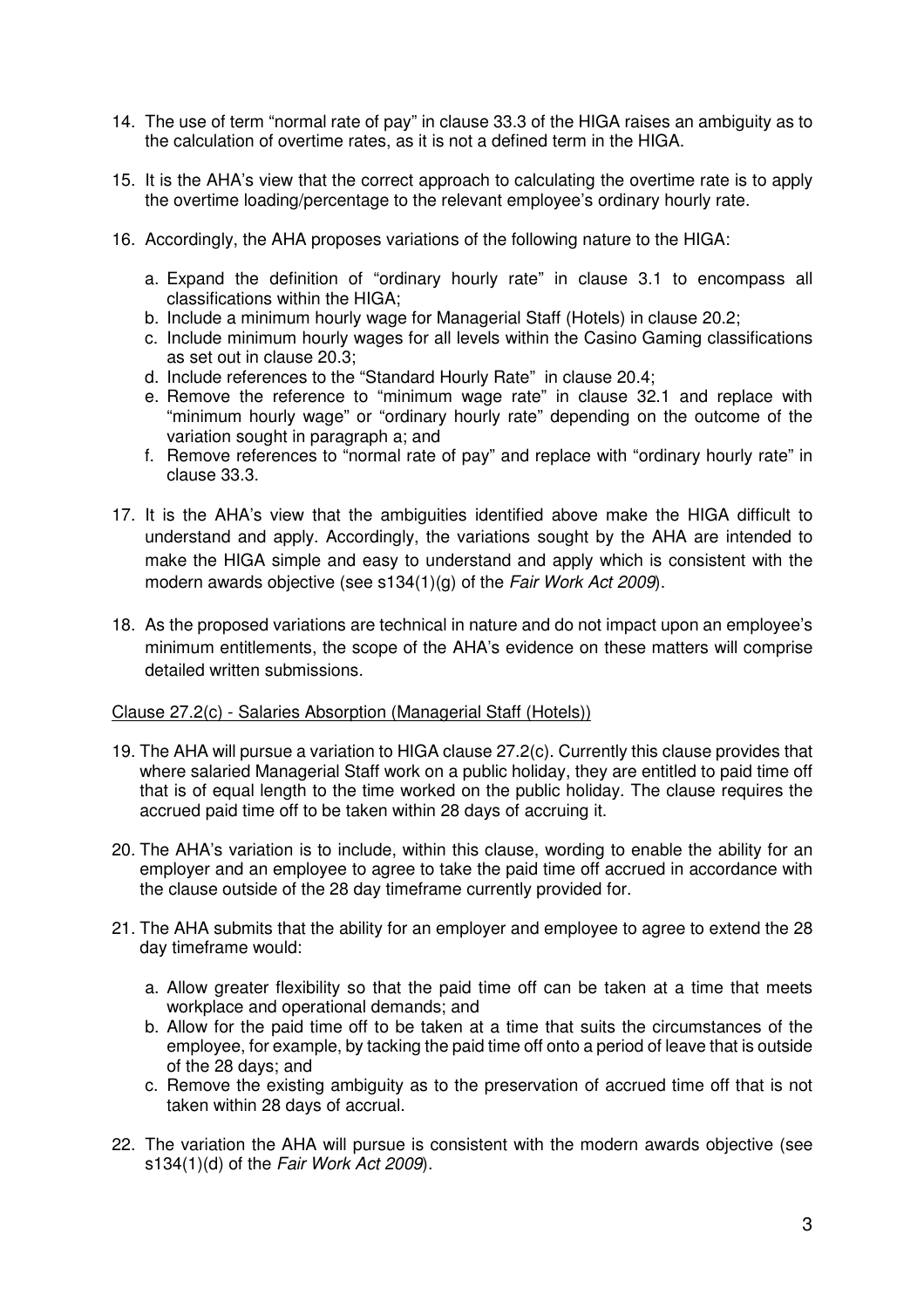23. The scope of the AHA's evidence will be by detailed written submissions and witness evidence that attests to, among other things, a) and b) above.

#### Clause 32.2(a) - Public Holidays

- 24. The AHA will pursue a variation to HIGA clause 32.2(a) to clarify that the:
	- a. Minimum four hours payment for permanent employees who work on a public holiday; and
	- b. Minimum two hours payment for casual employees who work on a public holiday;

refers to the hours worked during a shift, not only to the hours worked on the day that is a public holiday.

- 25. Currently the clause does not state this, and it is the AHA's submission that the ambiguity arising from the current wording of clause 32.2(a) makes the HIGA difficult to understand and apply.
- 26. The variation the AHA will pursue will alleviate that confusion and ensure consistency of interpretation.
- 27. Further, the variation is consistent with the modern awards objective (see  $s134(1)(g)$  of the Fair Work Act 2009).
- 28. The scope of the AHA's evidence will be by detailed written submissions and witness statements.

#### Clause 32.2(b) - Public Holidays

- 29. The AHA will pursue a variation to HIGA clause 32.2(b). Currently this clause provides that employees working on a public holiday may, by agreement, perform such work at their applicable ordinary hourly rate plus:
	- a. A 50% additional loading; and
	- b. Equivalent paid time added to the employee's annual leave, or, one day off instead of such public holiday provided during the week in which such holiday falls.
- 30. This clause also provides that the holiday may be allowed within 28 days of such holiday falling due.
- 31. The AHA's variation is to include, within this clause, wording to enable the ability for an employer and an employee to agree to take the one day instead of the public holiday outside of the 28 day timeframe currently provided for.
- 32. The proviso to this ability is for the employer to make all reasonable attempts to provide the one day instead of the public holiday during the same week in which the public holiday falls.
- 33. The AHA submits that, subject to the proviso provided above at 32, the ability for an employer and employee to agree to extend the 28 day timeframe would:
	- a. Allow greater flexibility so that the one day instead of the public holiday can be taken at a time that meets workplace and operational demands; and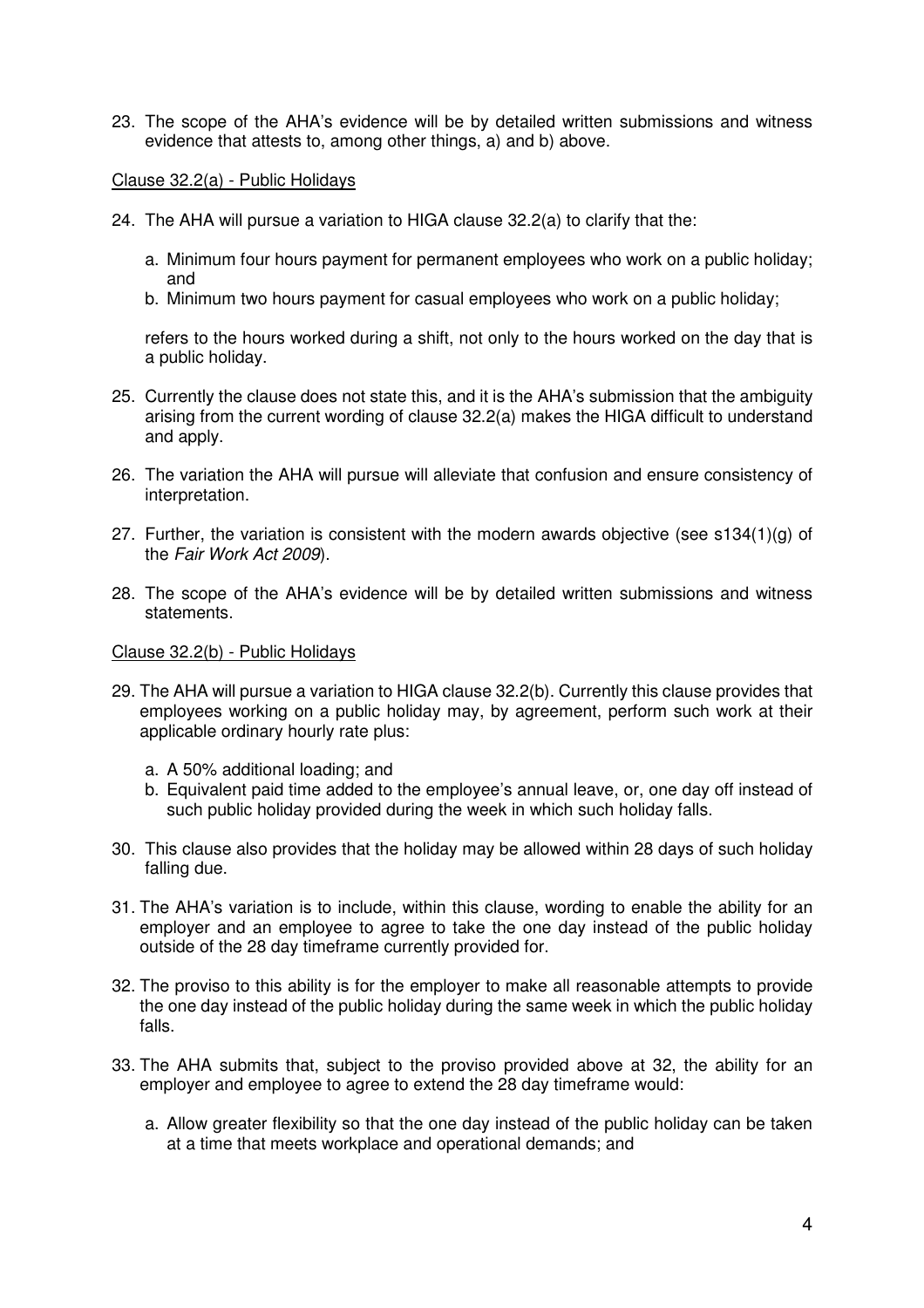- b. Allow one day instead of the public holiday to be taken at a time that suits the circumstances of the employee, for example, by tacking the one day instead of the public holiday onto a period of leave that is outside of the 28 days; and
- c. Remove the existing ambiguity as to the preservation of the one day off instead of the public holiday that is not taken within the 28 day timeframe.
- 34. The variation the AHA will pursue is consistent with the modern awards objective (see s134(1)(d) of the Fair Work Act 2009).
- 35. The scope of the AHA's evidence will be by detailed written submissions and witness evidence that attests to a) and b) above.

#### New Clause – Abandonment of Employment

- 36. The AHA will pursue the insertion of an abandonment of employment clause in the HIGA. The clause will be based on the current abandonment of employment clause as it appears in the Manufacturing and Associated Industries and Occupations Award 2010.
- 37. The scope of the AHA's evidence will be by:
	- a. Detailed written submissions
	- b. Current and past workplace relations legislation
	- c. Hospitality industry data regarding employee turnover
	- d. Witness evidence.

## **Referral to a Full Bench**

The Directions seek an indication whether any of the additional substantive claims and variations raised in this submission should be referred to a separately constituted Full Bench. The AHA does not believe that the claims and variations outlined in this submission should be referred to a Full Bench.

Any query in relation to this matter should be directed to Ms Joanna Minchinton at the AHA (Queensland Branch). Ms Minchinton can be contacted on (07) 3221 6999 or by email at jminchinton@qha.org.au.

Yours faithfully,

Huredman "

John Sweetman AM National Director, Workplace Relations Email: j.sweetman@ahavic.com.au Phone: 03 9654 7100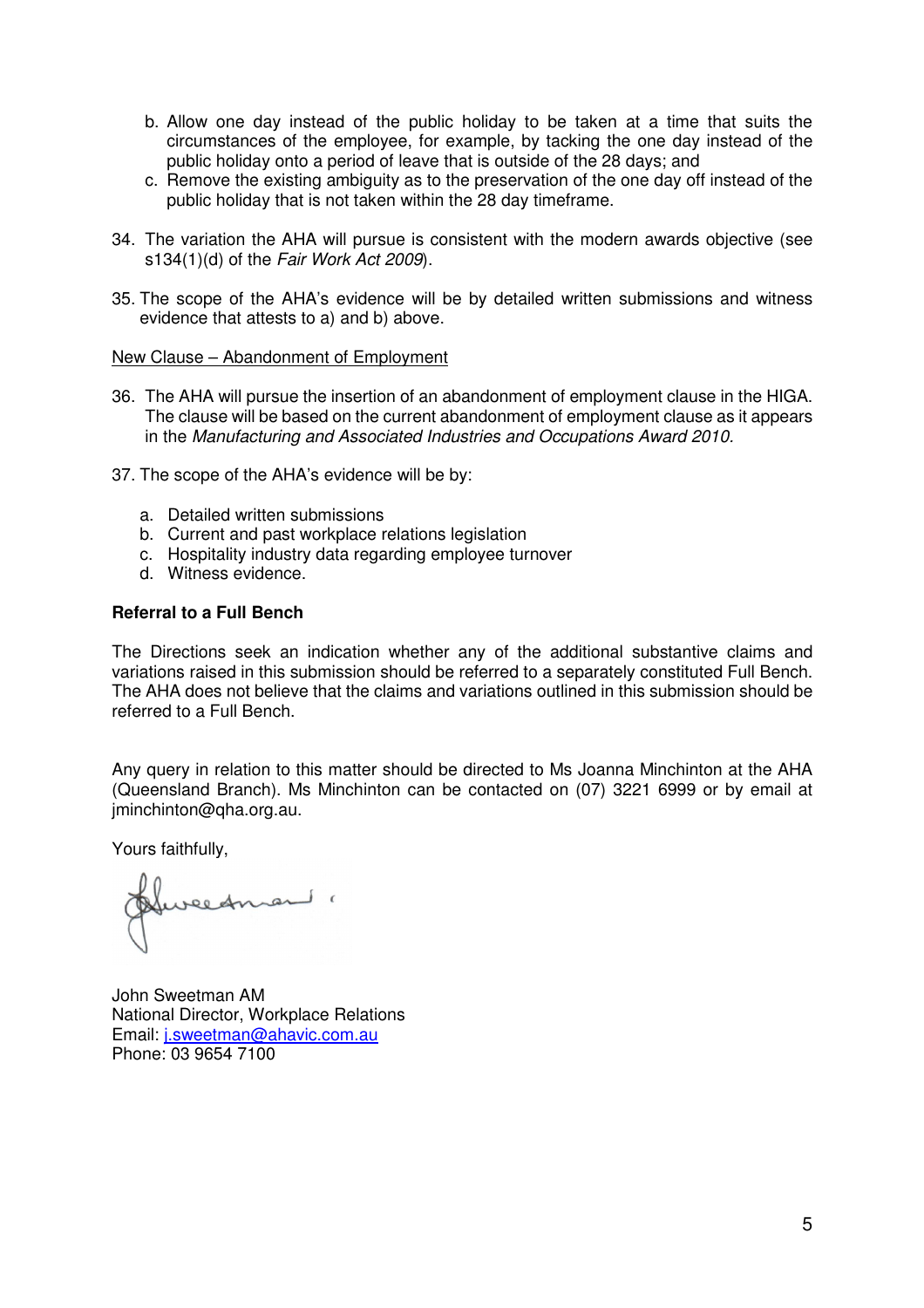# **ATTACHMENT**

AHA sought variations in respect of the Hospitality Industry (General) Award 2010:

| <b>Clause</b>                                | <b>Title</b>                                                       | <b>Summary</b>                                                                                                                                                                                                                                   |
|----------------------------------------------|--------------------------------------------------------------------|--------------------------------------------------------------------------------------------------------------------------------------------------------------------------------------------------------------------------------------------------|
| As per AHA correspondence dated 2 March 2015 |                                                                    |                                                                                                                                                                                                                                                  |
| 3                                            | <b>Definitions</b>                                                 | Insertion of new/amended definitions for a 'catering<br>employee'; a 'motel employee'; an 'accrued rostered day<br>off'; and a 'liquor service employee'.                                                                                        |
| 13.3                                         | Payment for<br>casual employees                                    | Amendment to clause 13.3 to provide consistency with<br>clause $26$ – payment of wages.                                                                                                                                                          |
| 14                                           | Apprentices                                                        | Introduction of a competency based pay scale for<br>apprentices.                                                                                                                                                                                 |
| 14 and<br>Schedule F                         | Apprentices and<br>Trainees                                        | The introduction of an exclusion to an apprentice or trainee<br>undertaking nationally recognised training being subject to<br>the liquor service employee definition                                                                            |
| 15                                           | Juniors                                                            | Amendment to the junior rates structures to reflect a single<br>junior rates structure.                                                                                                                                                          |
| 20.2                                         | Minimum wages                                                      | Introduction of base rates of pay for part time and casual<br>employees<br>within<br>Managerial<br>staff<br>the<br>(Hotels)<br>classification.                                                                                                   |
| 21.1(b)                                      | Clothing,<br>equipment and<br>tools allowance                      | Provision for a security bond for the cost of identified<br>employer property provided to the employee as part of their<br>employment. The amended clause will provide detail on the<br>resulting administrative arrangements including refunds. |
| 21.3                                         | Allowances                                                         | Amendment clarifying the compensation and duration of<br>work.                                                                                                                                                                                   |
| 29.1                                         | Full-time<br>employees                                             | Amendment of the averaging arrangements to take into<br>account industry and work environment/location specific<br>needs.                                                                                                                        |
| 31                                           | <b>Breaks</b>                                                      | An amendment to clarify the concept of shift length versus<br>work performed for the purposes of attracting additional<br>paid breaks.                                                                                                           |
| 32.3                                         | Other penalties                                                    | An amendment to clarify the way in which the penalty is paid<br>for a part hour worked (as based on Fair Work Ombudsman<br>advice).                                                                                                              |
| 33                                           | Overtime                                                           | The introduction of time of in lieu arrangements where<br>overtime is performed.                                                                                                                                                                 |
| 33.3                                         | Overtime rates                                                     | An amendment to reflect the term 'ordinary rate of pay'<br>which is defined at clause 3.                                                                                                                                                         |
| 38                                           | Deductions                                                         | deductions in circumstances<br>Provision<br>make<br>to<br>of<br>employee negligence.                                                                                                                                                             |
| 39.2                                         | Deduction for<br>accommodation<br>and meals for<br>adult employees | A restructure of the employer provided accommodation and<br>meals deduction table to accurately reflect the types of<br>accommodation provided and appropriate deduction<br>amounts.                                                             |
| Schedule D                                   | Classifications                                                    | An amendment to insert the relevant wage level in brackets<br>after each classification listed to remove ambiguity.                                                                                                                              |